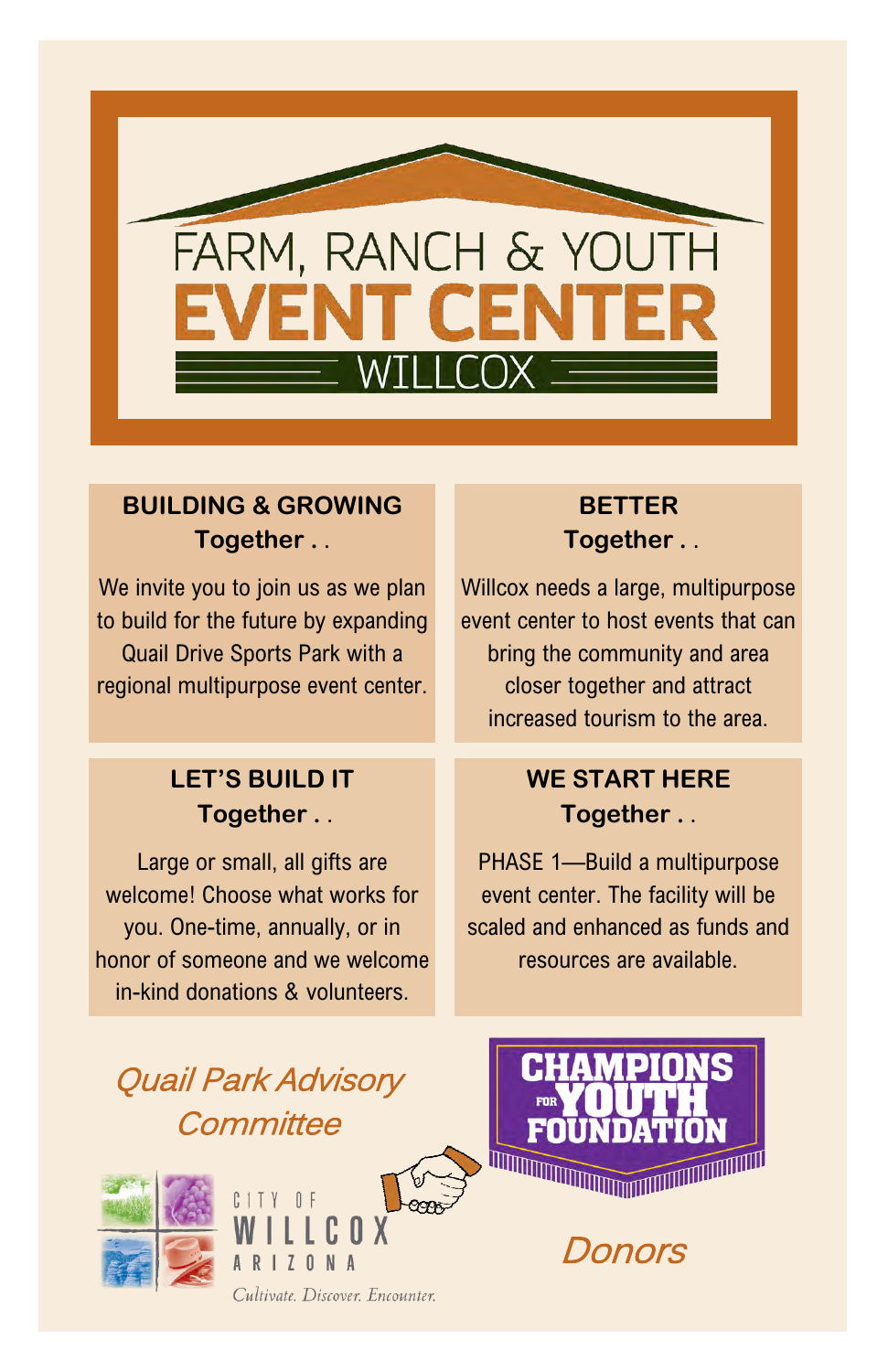# Building for the Future

e invite you to join us in creating a vibrant place for our community by participating in the Quail Drive Sports Park Master Plan Expansion—Building and Growing Together campaign. We envision a regional multi-use park right here in Willcox that will promote the community and spur economic development.



A new fully enclosed multipurpose event

center is the cornerstone of the master plan. We are committed to constructing a high quality recreational, educational, and cultural facility that showcases and celebrates our western heritage.

Quail Drive Sports Park will be a place where:

- New modern entertainment options for the community are provided, significant new revenue opportunities occur, and economic development happens.
- Large community events can occur year-round attracting increased tourism to the region.
- A sense of community is promoted among residents of Willcox and the region's role in the area as a leader in agriculture is recognized.
- Additional opportunities are provided for civic groups and non-profits to hold events, raise funds and offer life-long learning experiences, with a particular emphasis on youth.
- Our agricultural heritage is enhanced by providing a quality venue for livestock shows, junior rodeos, trade shows, and other events that support and promote the agricultural community.
- Community interaction is promoted by providing a facility for our diverse population to use, to share, to grow, and to enjoy.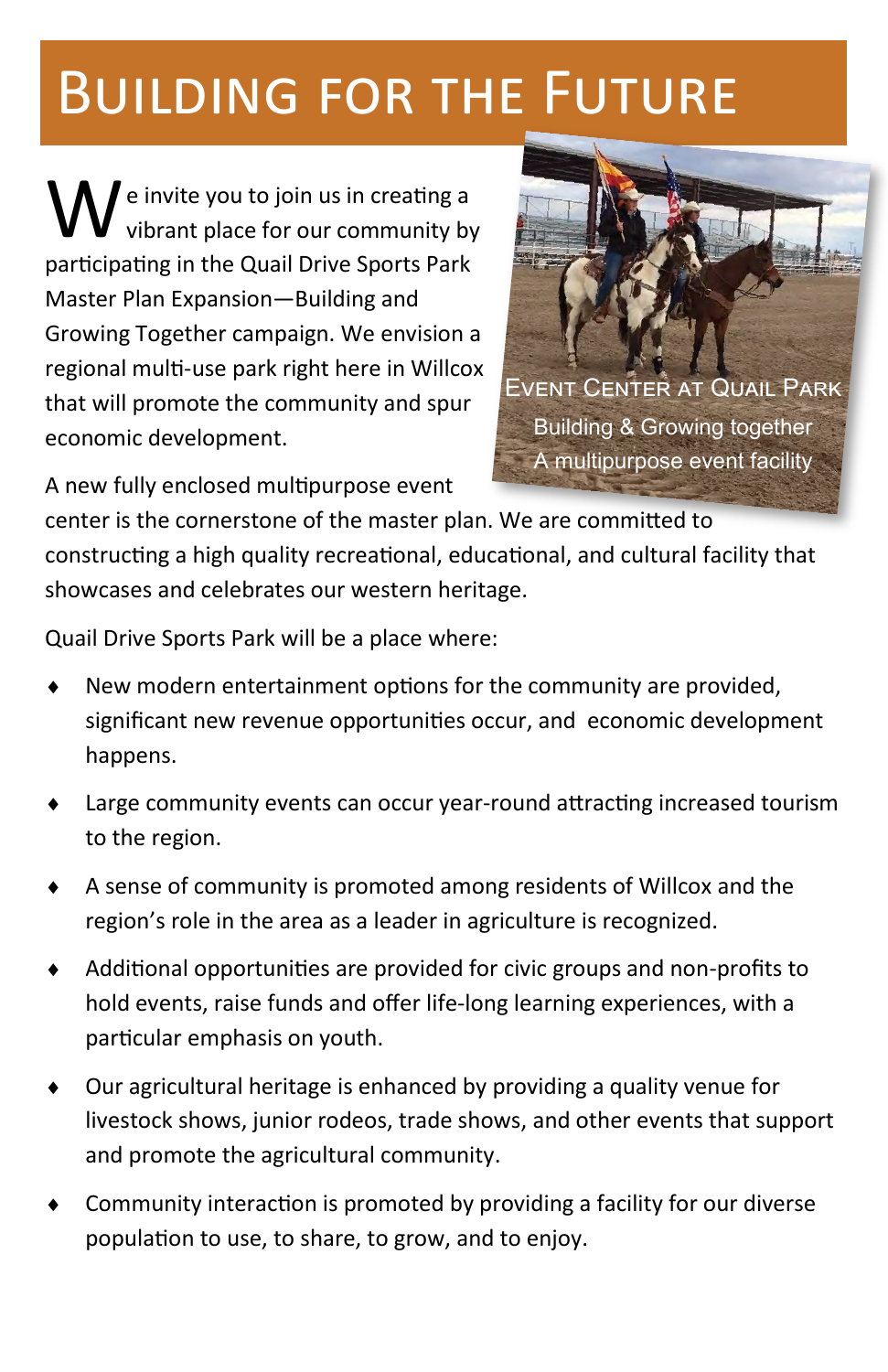# Quail Park Master Plan



- 1) Dog Park, 1.25 acres
- 2) Paved Road
- 3) RV Parking, 3 acres, 45 spaces
- 4) Multi-Use Path, 10' wide
- 5) Pond Expansion, 2 acres
- 6) Public Parking, 7 acres, 1,100 spaces
- 7) Horse Stalls, 40 stalls
- 8) Existing Concession
- 9) Existing Restroom
- 10) Carnival Area, 4 acres
- 11) Enhanced Main Entrance
- 12) Baseball Shade Structures
- 13) Shuttle/Overflow/Overnight Parking, 3 acres, 300 spaces
- 14) Contestant Parking, 1.5 acres, 250 spaces
- 15) Contestant Entrance
- 16) Future Commercial Development
- 17) Existing Arena
- 18) Future Event Center $\varsigma^{\wedge}$ 250' x 225'
- 19) Warm-Up Area
- 20) Stormwater Pond
- 21) Multi-Use Fields (3)
- 22) Picnic Area, 2 acres
- 23) Info/Pay Station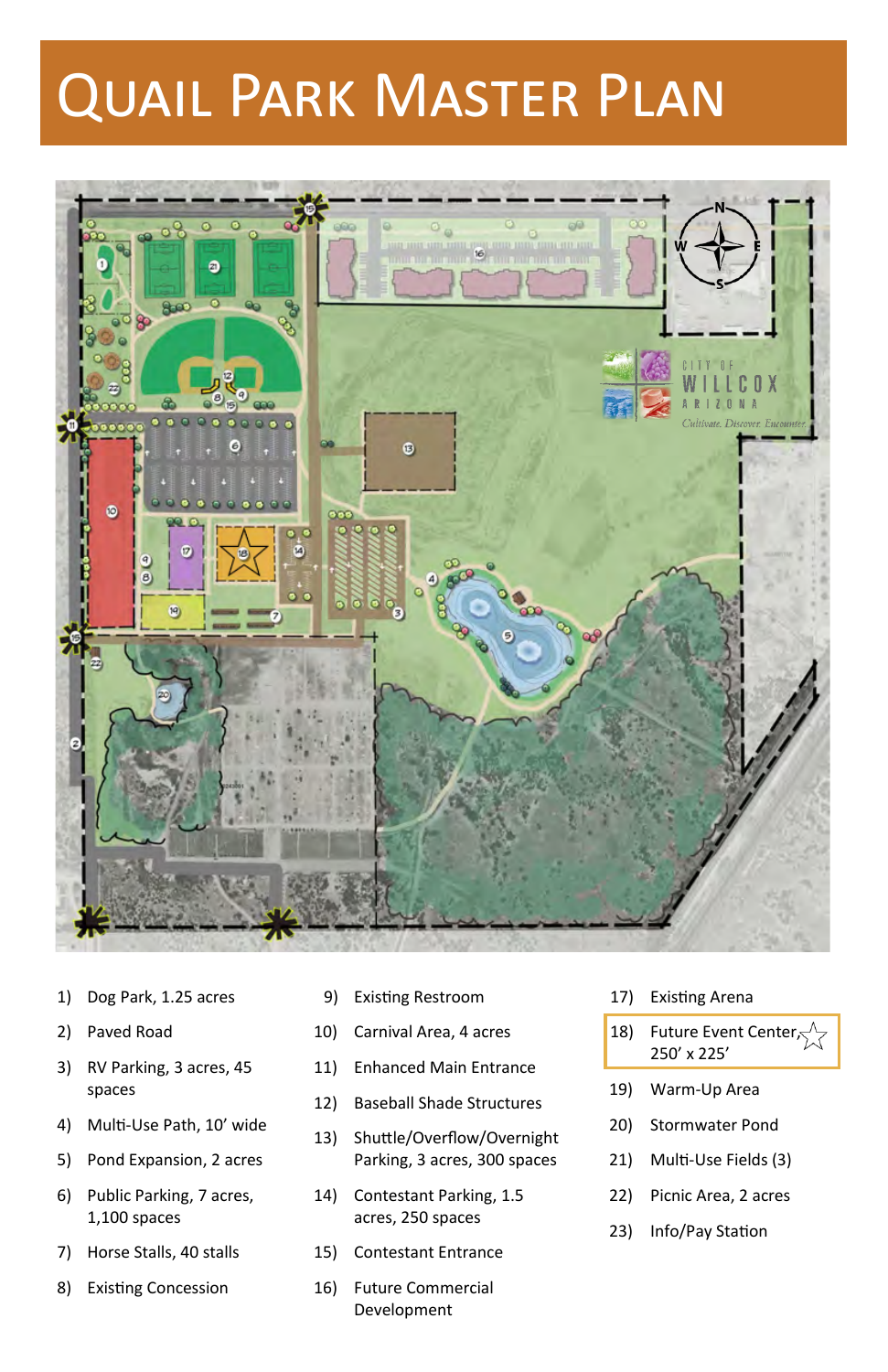

### **Multipurpose Event Center**

*Vision:* A regional multipurpose event center located at Quail Drive Sports Park that will meet the community's need for an indoor venue capable of hosting a variety of large scale adult and youth events and will be a venue to attract new events and visitors to the city, positively affecting the local economy.

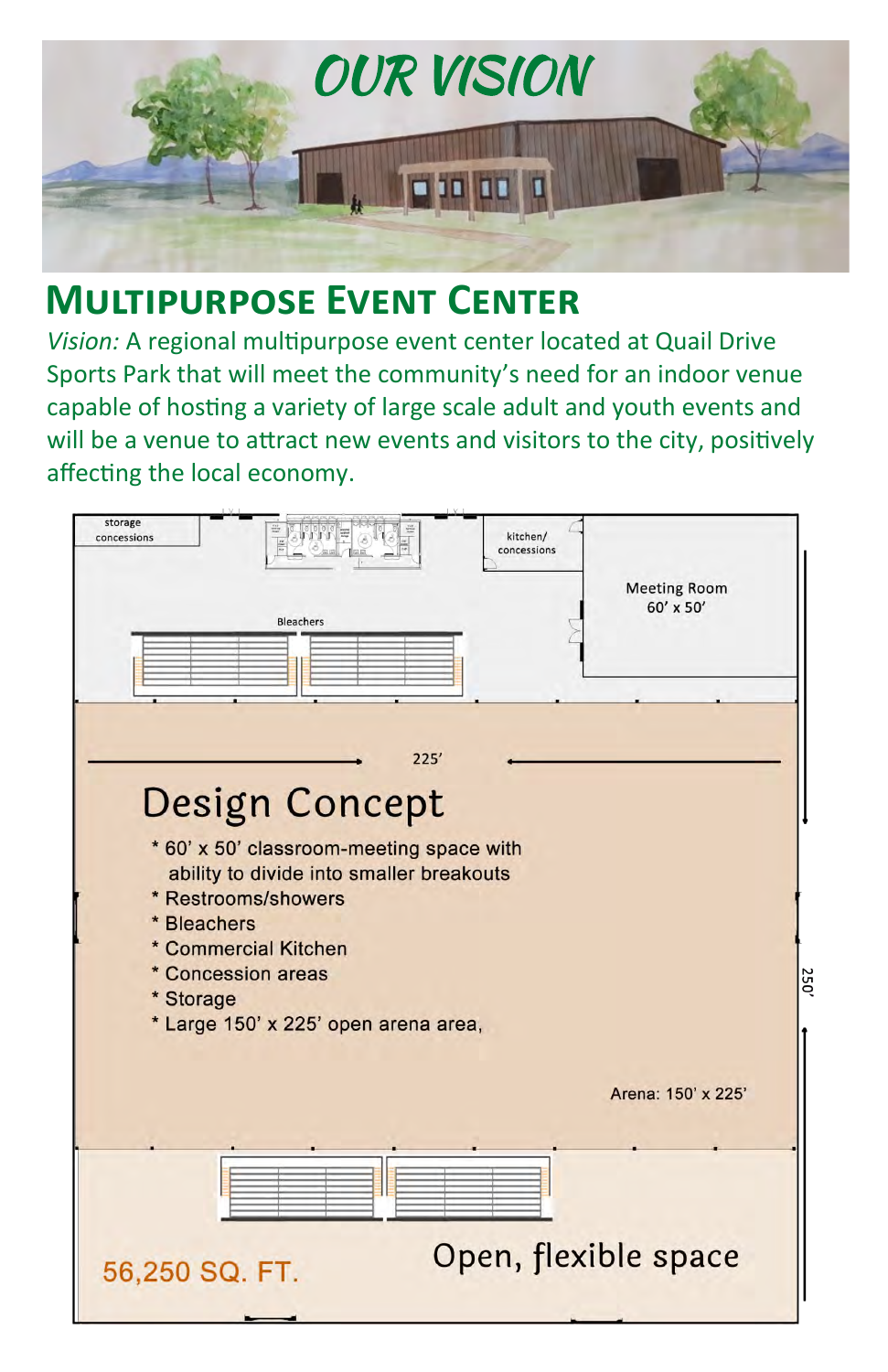### Phase One: 2021

We are proceeding with a phased construction approach with the initial size/ style of the building being dependent on funds and in-kind services secured.

Our phase one goal for March 1, 2021 is to raise \$560,000. This will provide a 225' x 250' multipurpose steel building including electrical installation that we can begin using while we continue to raise funds for additional enhancements.

The project is being implemented by bringing together public, private, and non-profit resources from within and outside the city limits. The City of Willcox makes little distinction between city or county residents in use of their facilities – they all call Willcox home. Individuals and businesses within the greater Willcox area understand and support having a strong community with amenities to attract and retain a quality workforce.

The Event Center is like an old fashioned "barn raising" with everyone contributing what they can to get the job done. Please consider making a tax deductible donation for the Farm, Ranch, & Youth Event Center at Quail Park.

### Event Possibilities

| Roping Events Horse Regional                                                              |        |
|-------------------------------------------------------------------------------------------|--------|
|                                                                                           |        |
|                                                                                           |        |
|                                                                                           | Equine |
| Southeastern Exhibits The Horse Sp<br>Conferences                                         |        |
| $O$ Foot                                                                                  |        |
| Ranch<br>Regional<br>Agriculture Fun<br>Roo                                               |        |
|                                                                                           |        |
| 000 Celebrations Art                                                                      |        |
| Concert Celebrations Fun Weddings<br>Food Vendors ferences Willcox                        |        |
|                                                                                           |        |
| Family Vendors Notes<br>uts Exprovement Roder Education                                   |        |
| Carnival                                                                                  |        |
|                                                                                           |        |
|                                                                                           |        |
| Ropings <sup>cochue</sup>                                                                 |        |
| Workshops Weddings Sports Community Festivals, Plan Plan Containers (Community Community) |        |
|                                                                                           |        |
|                                                                                           |        |
|                                                                                           |        |
|                                                                                           |        |
| Festival Ropings OUT                                                                      |        |
| Expo Livestock Shows<br>Ropings Truck & Tractor Pull<br>Dog Shows                         |        |
|                                                                                           |        |
|                                                                                           |        |
|                                                                                           |        |
|                                                                                           |        |
| Southeastern Carnival Cochise Workshops                                                   |        |
|                                                                                           |        |
|                                                                                           |        |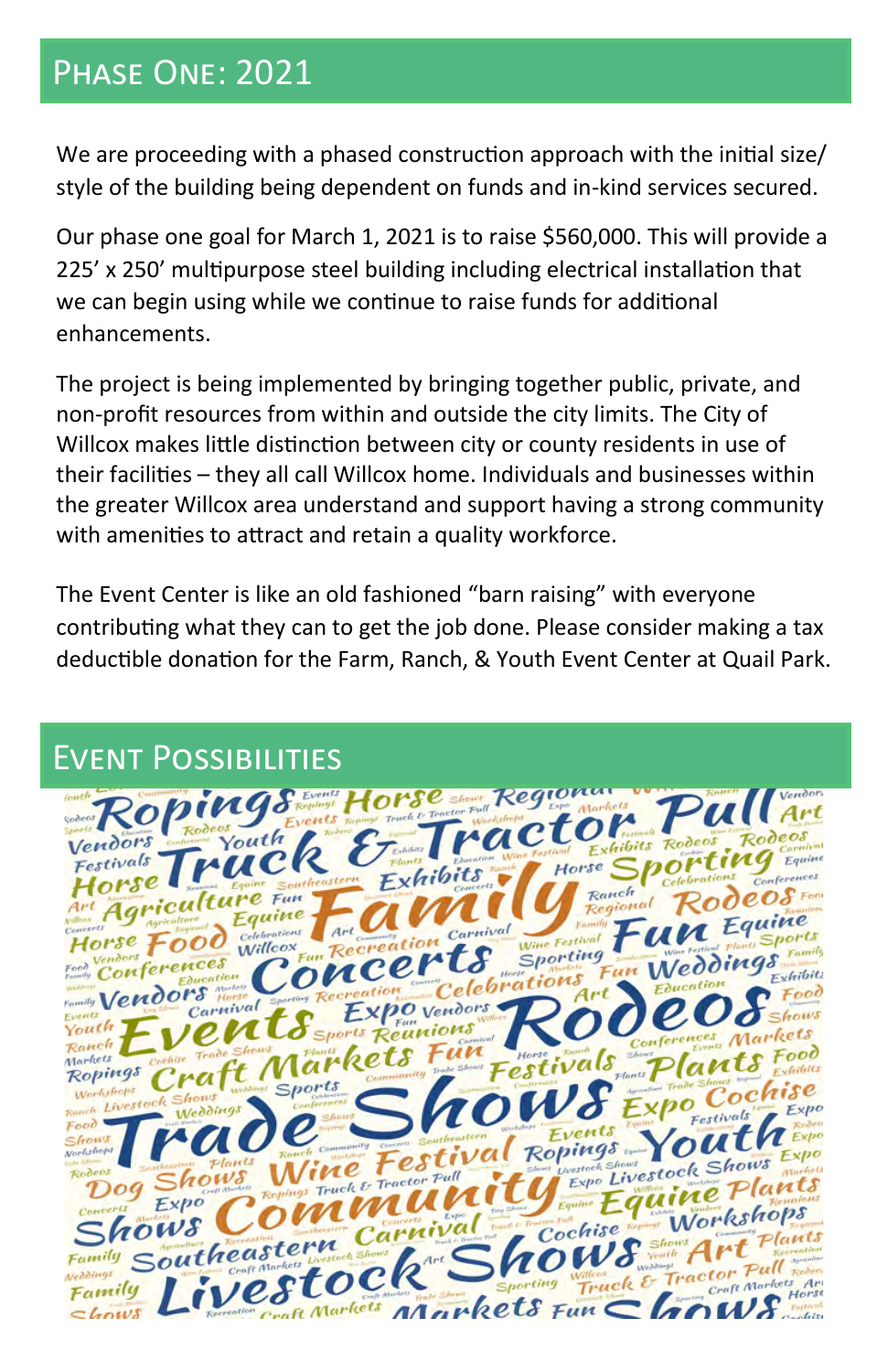# Creative Ways to Give

### **Better Together**—Support Willcox and our community by being part of what makes our region great.

There are many reasons to donate now, including the chance to become a Founding Donor. Perhaps the best reason is as an investment in the future of Willcox, an investment that will live on and benefit the community.

There are numerous opportunities to give! Choose the way the works best for you. Consider one-time gifts, or multi-year pledges fulfilled over three to five years. Provide a tribute gift to honor someone special by making the donation in their name, or leave a legacy gift for the future with a bequest or beneficiary designation. In-kind donations and volunteer labor are also encouraged.

Be recognized as a Founding Donor by making a gift of \$5,000 or more prior to March 1, 2021. Founding Donors will be recognized with their name permanently engraved on the Founder's Wall.

For exceptionally generous commitments, space dedications and naming opportunities with prominent signage are available. Expanded sponsorship opportunities are available for the Farm, Ranch, & Youth Event Center and other major areas.

Please consider how your contribution will benefit our community of Willcox for years to come and give generously. With your help we can achieve our campaign goal for 2021.

### Make a gift of \$5,000 or more by march 1st and become a founding donor.

### **In-Kind Opportunities**

- Construction services
- Volunteer labor
- Equipment donations
	- > Livestock and arena panels, bleachers, tables and chairs, storage facility, and more.

#### *Contact us to discuss other ways you can contribute.*

wxeventcenter@gmail.com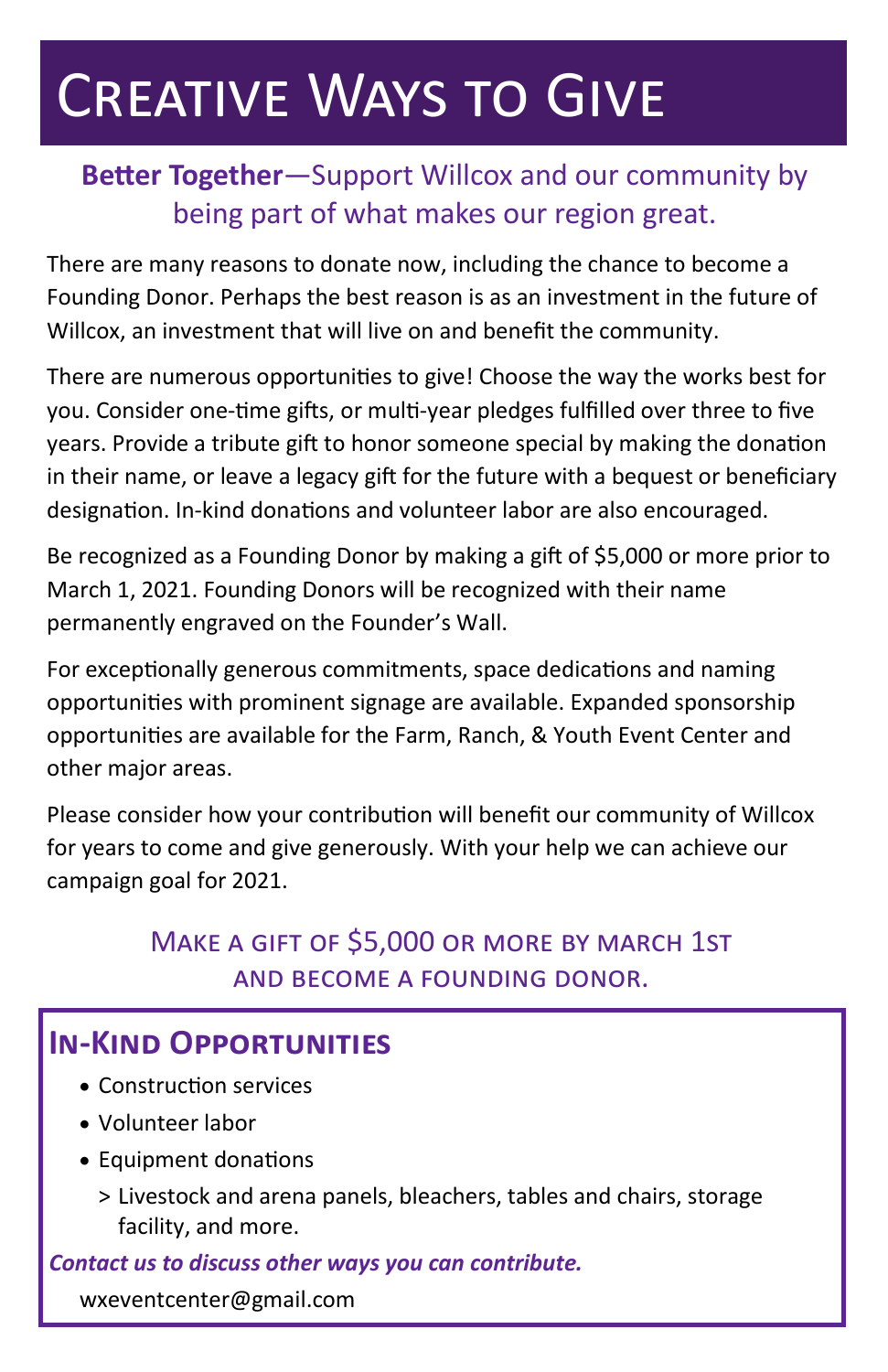# Support Levels

## Friends \$100

Name on social media.

# Supporters \$250

The above plus name on website.

## Bronze \$500

The above plus regular updates on the impacts of your generosity.

# Silver \$1,000

The above plus name on printed promotion piece .

# Gold \$5,000

The above plus linked company logo on website and a small sign with your logo prominently displayed in the building.

# Platinum \$10,000

The above thru gold plus

a medium sign with your logo prominently displayed in the building.

## Champions Circle \$50,000

The above thru gold plus a large sign with your logo prominently displayed in the building.

# Leadership Circle \$100,000 plus

The above thru gold plus

a large premium sign with your logo prominently displayed in the building.

**Space dedications and naming opportunities, as well as customized support level packages, are available for exceptionally generous commitments.**

> **Make a gift \$5,000 or more prior to March 1, 2021 and be recognized as a founding donor.**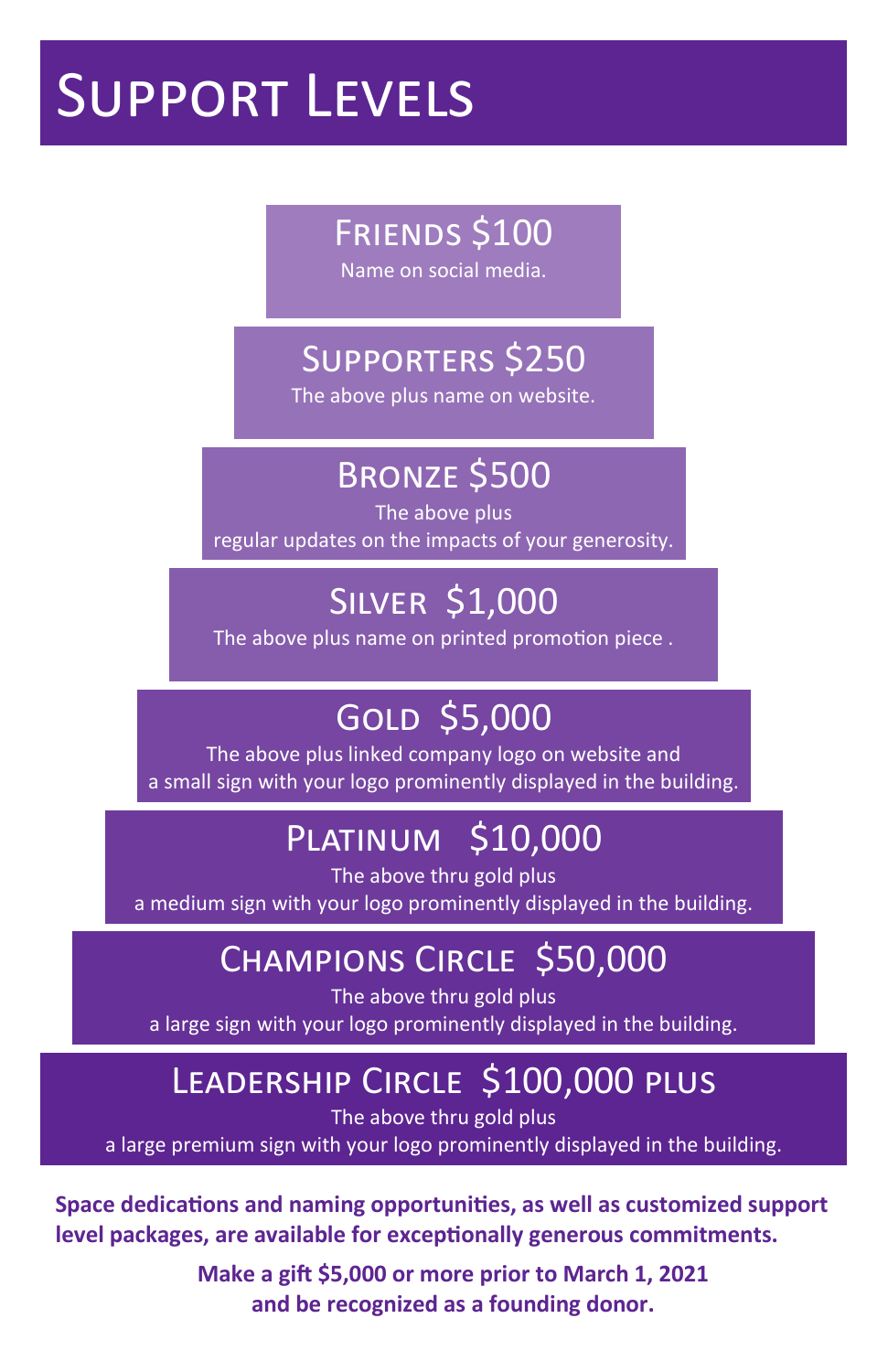### **Contact Us**

Willcox Event Center PO Box 814, Willcox AZ 85644

Dwayne Owen or Susan Pater 520.507.6265 520.507.5939

https://www.championsaz.org/wec wxeventcenter@gmail.com

### **City of Willcox Quail Park Advisory Committee**

*Caleb Blaschke Eddie Browning Michael Clement April Denny Mathew Klump*

*Jan Kortsen Mike Laws Cheryl Moss Dwayne Owen Susan Pater*

*Amy Sanborn Clint Sanborn Jeff Stoddard Patina Thompson Jennifer Wilson*